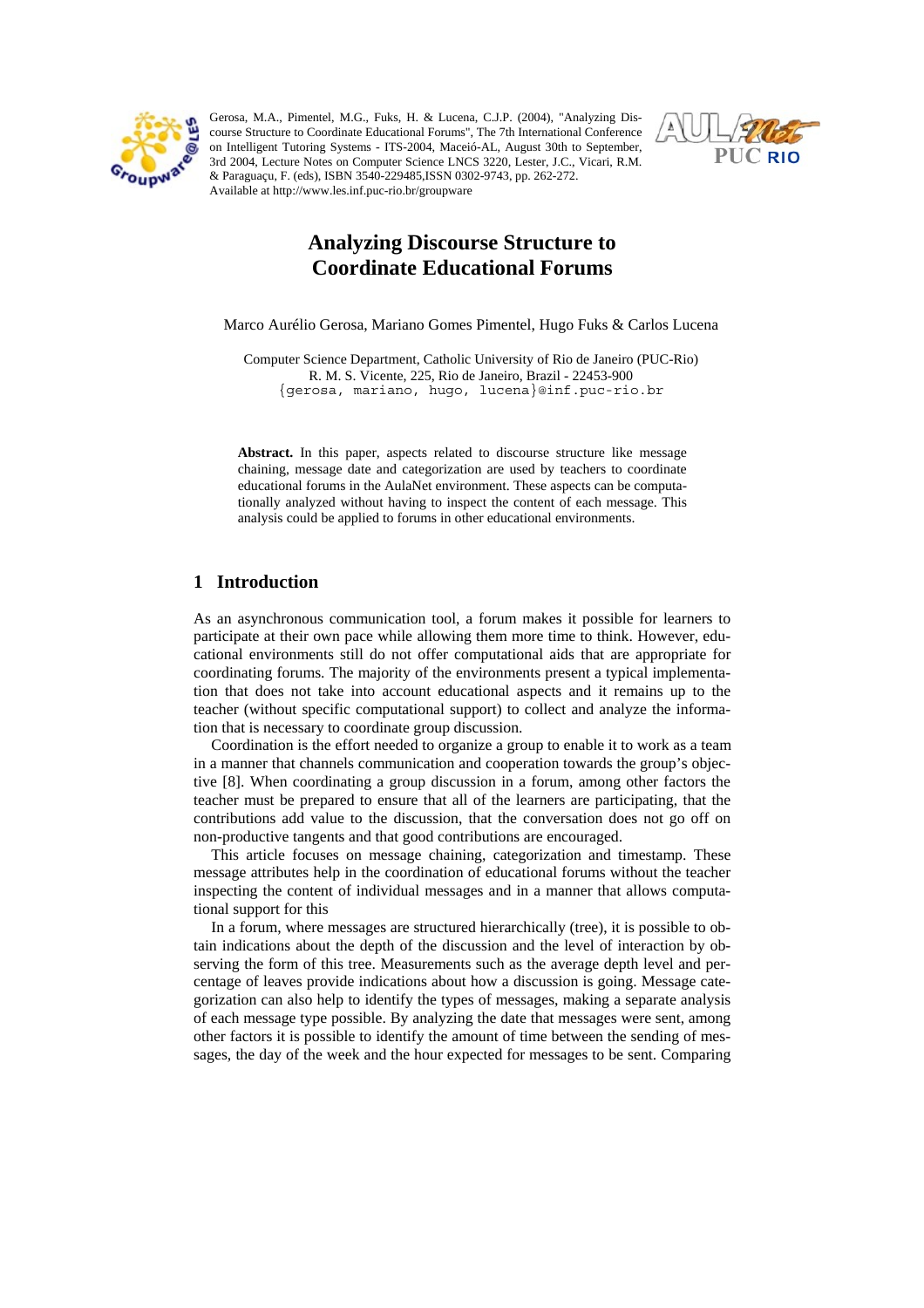this data also makes it possible to obtain other information, such as the type of message expected per level, how fast the tree grows, which types of messages are answered more quickly, etc. Based upon these aspects, the course coordinator can evaluate how a discussion is evolving, giving him enough time to redirect the discussion and, for example, to check up on the effects of his interventions.

The AulaNet environment supports the creation of educational forums, as presented in Section 2. The Information Technology Applied to Education (ITAE) course, which provided the data for the analyses presented in this article, also is discussed in this section. Section 3 shows the analyses about discourse structure. Section 4 concludes the article.

# **2 The Conferences Service in the AulaNet Environment**

The AulaNet is an environment based on a groupware approach for teaching-learning via the Web that has been under development since June 1997 by the Software Engineering Laboratory of the Catholic University of Rio de Janeiro (PUC-Rio). The AulaNet is freeware and is available in Portuguese, English and Spanish versions at groupware.les.inf.puc-rio.br and www.eduweb.com.br.

The Information Technology Applied to Education (ITAE) course has been taught since 1998 on the Computer Science Department of PUC-Rio. This course is being taught entirely at a distance through the AulaNet environment. Its objective is to get learners to collaborate using information technology, becoming Web-based educators [2]. The course seeks to build a learning network [5] where the group learns, mainly, through the interaction of its participants in collaborative learning activities.

The ITAE is organized by subject, with one topic discussed per week. Learners read selected content relating to the topic, conduct research to expand their knowledge and participate in a discussion about specific questions of the subject being studied. The discussion is carried out over three consecutive days using the AulaNet's Conferences service.

In the ITAE, the role of transmitting information and leading the discussion, which generally is an attribute of course mediators, is shared with learners. A learner is selected in each conference to play of the role of the *seminar leader*, being responsible for preparing a seminar message followed by three questions, used by group members to develop their argumentation. During this phase, the seminar leader is responsible for keeping the discussion going and maintaining the conference's dynamics.

Each Conference message is evaluated and commented upon individually by the course's mediators in order to provide guidance to learners about how to build knowledge and prepare their texts; the idea is to avoid the sending in of contributions that do not add value to the group. The problems that are encountered in the contributions are commented upon in the message itself, generally in a form that is visible to all participants, so that the learners better understand where they can improve and what they have gotten right.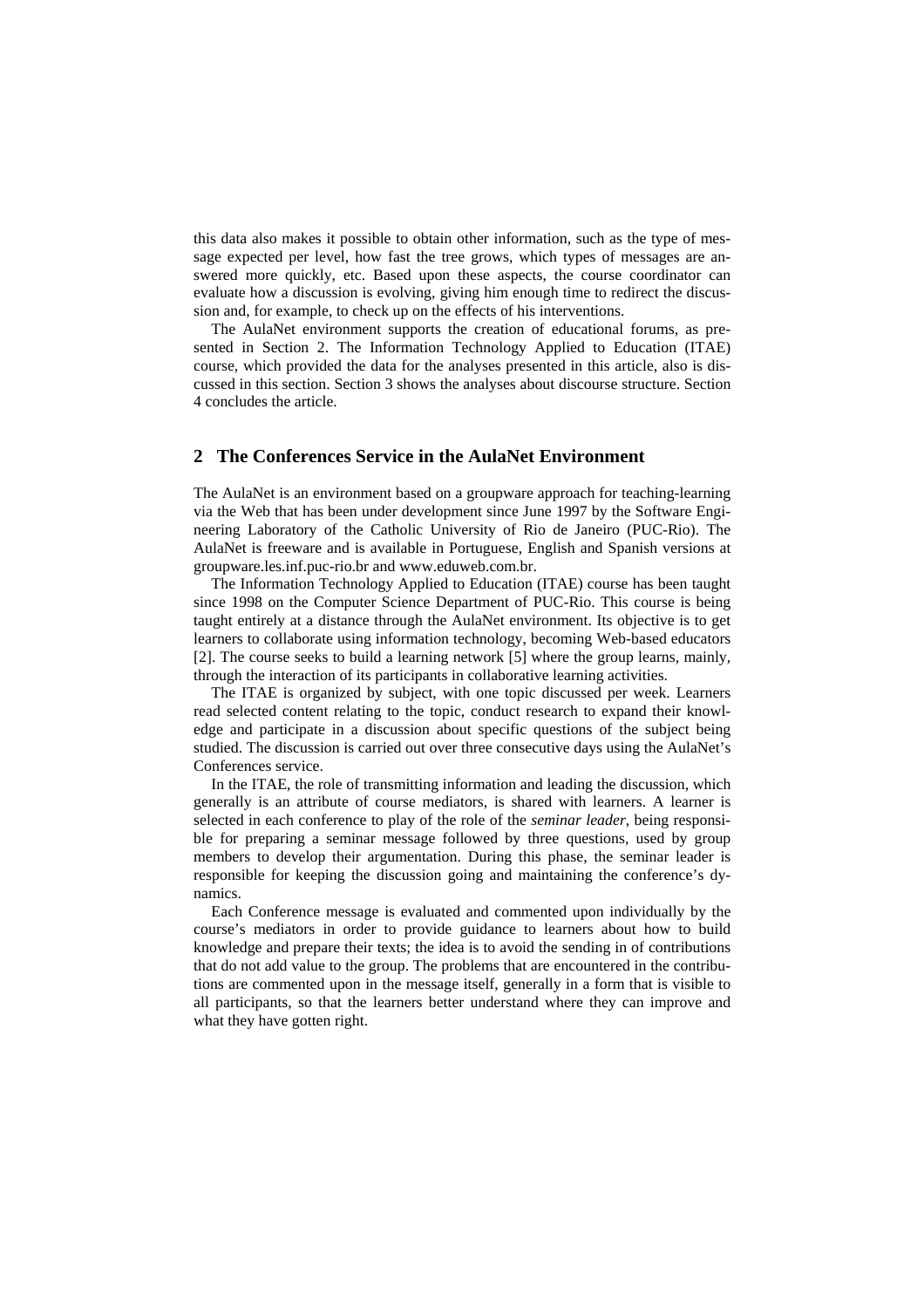# **3. Coordination of Educational Forums**

Analyses about message chaining, categorization and timestamp are presented in this section, showing how these factors can help in the coordination of educational forums. The data and examples were collected from five editions of the ITAE course.

#### **3.1. Message Chaining**

Communication tools have different ways of structuring messages: linear (list), hierarchical (tree) or network (graph), as can be seen in Figure 1. Despite the fact that a list is a specific case of a tree, and this is a particular type of graph, no one structure is always better than another. Linear structuring is appropriate for communication in which chronological order is more important than any eventual relationships between the messages, such as the sending of notices, reports and news. Hierarchical structuring is appropriate for viewing the width and the depth of the discussion, making it possible to structure messages sharing the same subject on the same branch. However, since there is no way to link a message between one branch and another, the tree can only grow and, thus, the discussion takes place in diverging lines [9]. Network structuring can be used to seek convergence of the discussion.



**Fig. 1.** Examples of discussion structure

The forum has a hierarchical structure. In the ITAE, the forum, based on the Conferences service, is used for the in-depth discussion of the course's subject matter. The AulaNet makes it possible for the author of the message, at the moment he or she is preparing it, to select a category from a set that have been previously defined by the course coordinator [3]. The available categories available in the ITAE course, used to identify the message type, are *Seminar*, *Question*, *Argumentation*, *Counter-Argumentation* and *Clarification*, originally based on the IBIS' node types [1]. According to the dynamics of the course, at the beginning of each week a previously selected learner posts a message from the *Seminar* category to serve as the root of the discussion, as well as three messages from the *Question* category. During the following 50 hours, all learners answer to and discuss these questions.

The format of the resulting tree indicates the depth of the discussion, thus, the level of interaction [7]. For example, a tree that has only three levels indicates that there was almost no interaction, given that level zero is the seminar, level one comprises the questions and level two comprises the answers to the questions. That means the learners only answered the questions without discussing the ideas with each other. The trees extracted from the conferences of the five editions of the ITAE course are shown in Figure 2.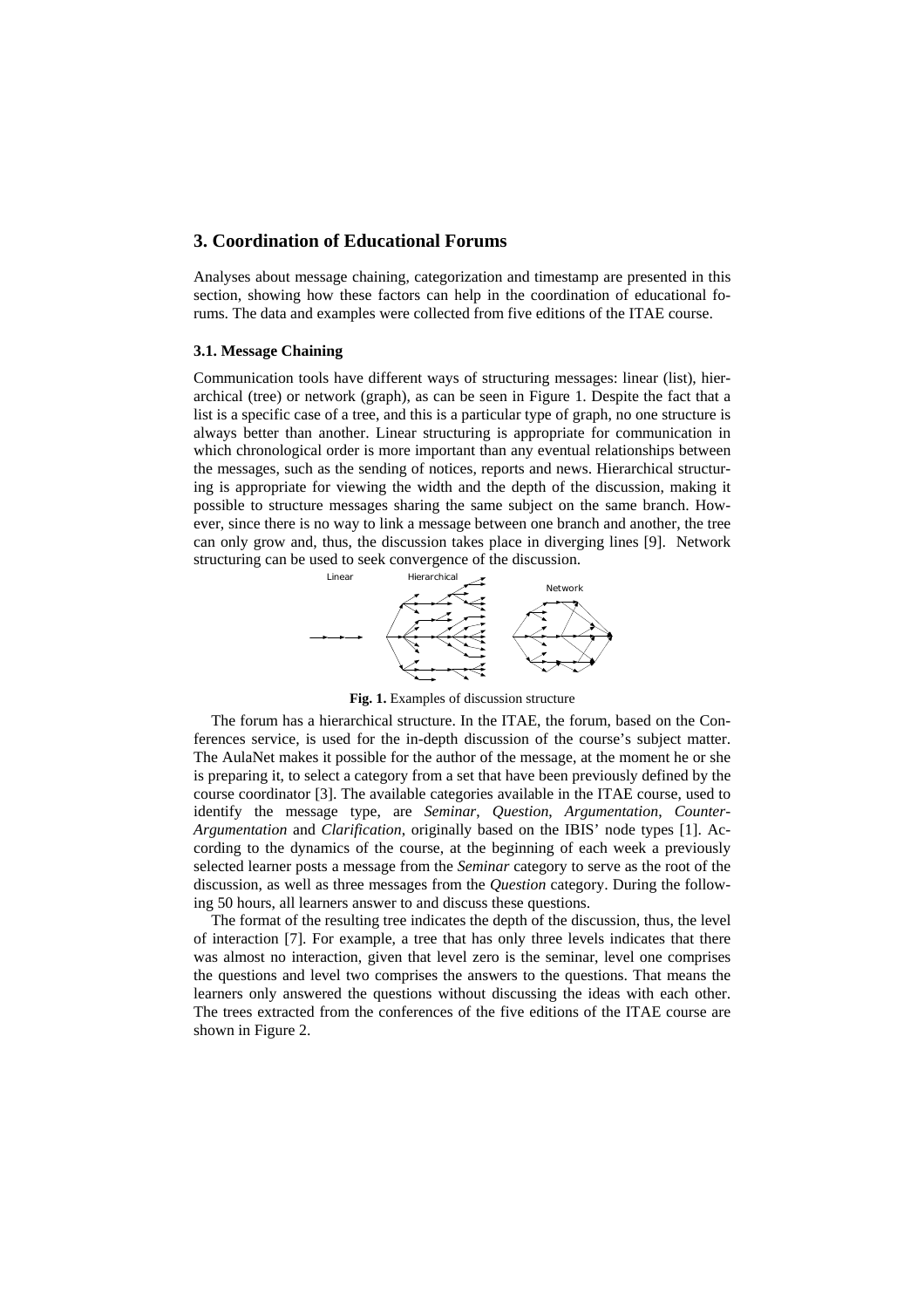

Visually, upon analyzing the trees in Figure 2, it can be seen that in ITAE 2001.2 and ITAE 2002.1 the tree became shallower over the period of time the course was being taught. In the ITAE 2002.2, the tree depth changed from one conference to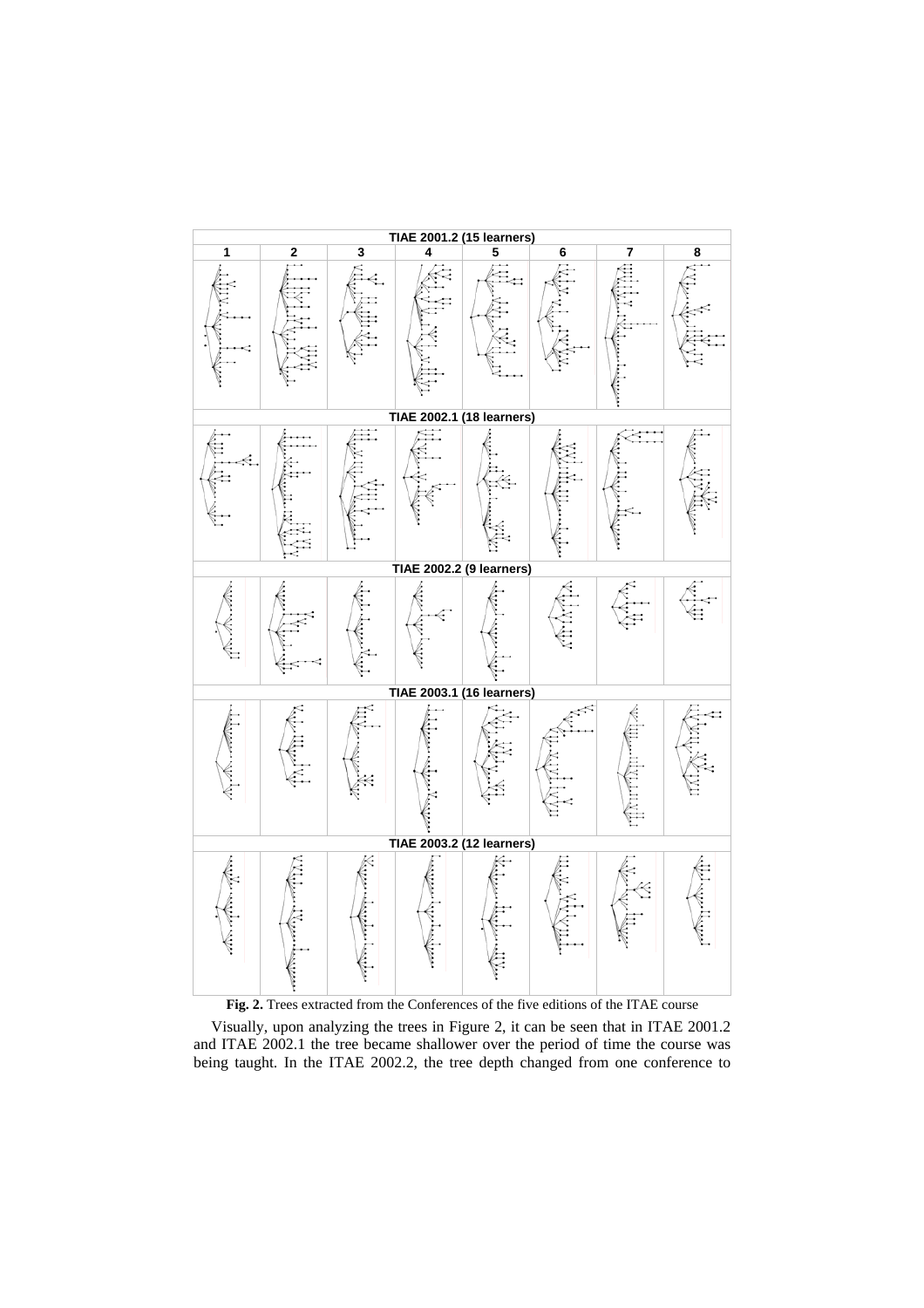another. In the ITAE 2003.1 and ITAE 2003.2, the tree depth increased during the course, despite the fact that there were a number of shallow trees. It is also possible to observe in this figure that, in all editions, conference one corresponding tree is the shallowest. Although the depth of a tree does not in and of itself ensures that in-depth discussion took place, it is a good indication. The teacher, then, can initiate a more detailed investigation about the discussion depth. Based on the visualization of the trees, it is possible to visually compare the depth of the conferences of a given edition with those of other editions. However, in order to conduct a more precise analysis, it is also necessary to have statistical information about these trees.



**Fig. 3.** Comparison of the Conferences of the ITAE 2002.1 and 2003.1 editions

It can be seen in Figure 3 that the average depth of the tree in the ITAE 2002.1 edition declined while the percentage of messages without answers (leaves) increased, which indicates that learners were having diminishing interaction as the course advanced. In this edition, in the first four Conferences the average level of the tree was 3.0 and the percentage of messages without answers was 51%; in the last four Conferences, the average tree level was 2.8 and the leaves were 61%. For its part, in the ITAE 2003.1, learners interacted more over the course of the conferences: the tree corresponding to the discussion was getting deeper while the percentage of messages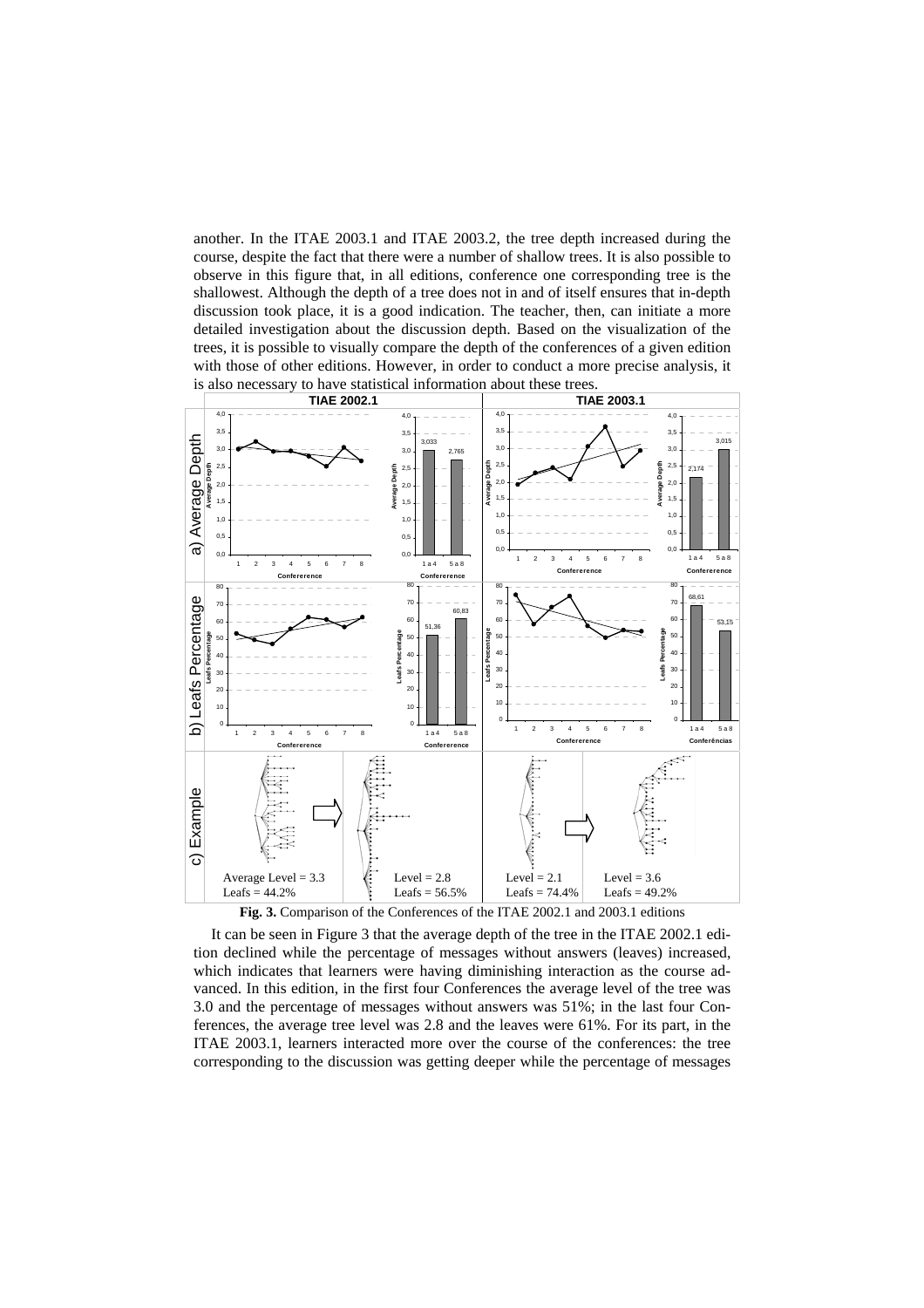without answers was decreasing. The average level was 2.2 in the first four Conferences, increasing to 3.0 in the last four Conferences, while the percentage of messages without answers went from 69% in the first four Conferences to 53% in the last four. Figure 3 also presents a comparison between a conference at the beginning and another at the end of each one of these editions, emphasizing their difference. The trees shown in Figure 2 and the charts in Figure 3 indicate that the interaction on ITAE 2002.1 edition declined over the course of the conferences, while the interaction on ITAE 2003.1 edition increased.

All of this data was obtained without having to inspect the content of the messages. Comparing the evolution of the form and of the information about the trees in the course allows teachers to intervene when they perceive that the level of interaction has fallen or when the Conference is not reaching the desired depth level. Next in Figure 4 is shown the expected quantity of messages per level.



**Fig. 4.** Average quantity of messages per tree level corresponding to the conferences

A peak in the average quantity of messages at level 2 can be seen in Figure 4. In level 0, where just a seminar message is expected (sent by a learner at the beginning of the week), there is an average of one message in each tree of the course editions analyzed. In level 1, there is an average of 3 messages, which are the three questions proposed by the seminar leader. In level 2, where the arguments are sent in response to the questions, there is a peak in the quantity of messages. In level 3 and thereafter if the quantity of messages of the tree in any given Conference departs significantly from this standard, the teacher should investigate to check what is happening.

#### **3.2. Message categorization**

Upon preparing a message, the author chooses the category that is most appropriate to the content being developed, providing a semantic aspect to the relationship between the messages. The AulaNet does not force the adoption of fixed sets of categories. The coordinating teacher—the one who plans the course—can adjust the category set to the objectives and characteristics of the group and the tasks.

Upon viewing the messages of a Conference, participants immediately realize the category to which the message belongs (between brackets) together with its title, author and date. Thus, it is possible to estimate how the discussion is progressing and what is the probable content of the messages. The AulaNet also implements reports about the utilization of the categories per participant, in order to facilitate the future refining of the category set and to obtain indications about the characteristics of the participants and their compliance with tasks. Categorization also helps organize the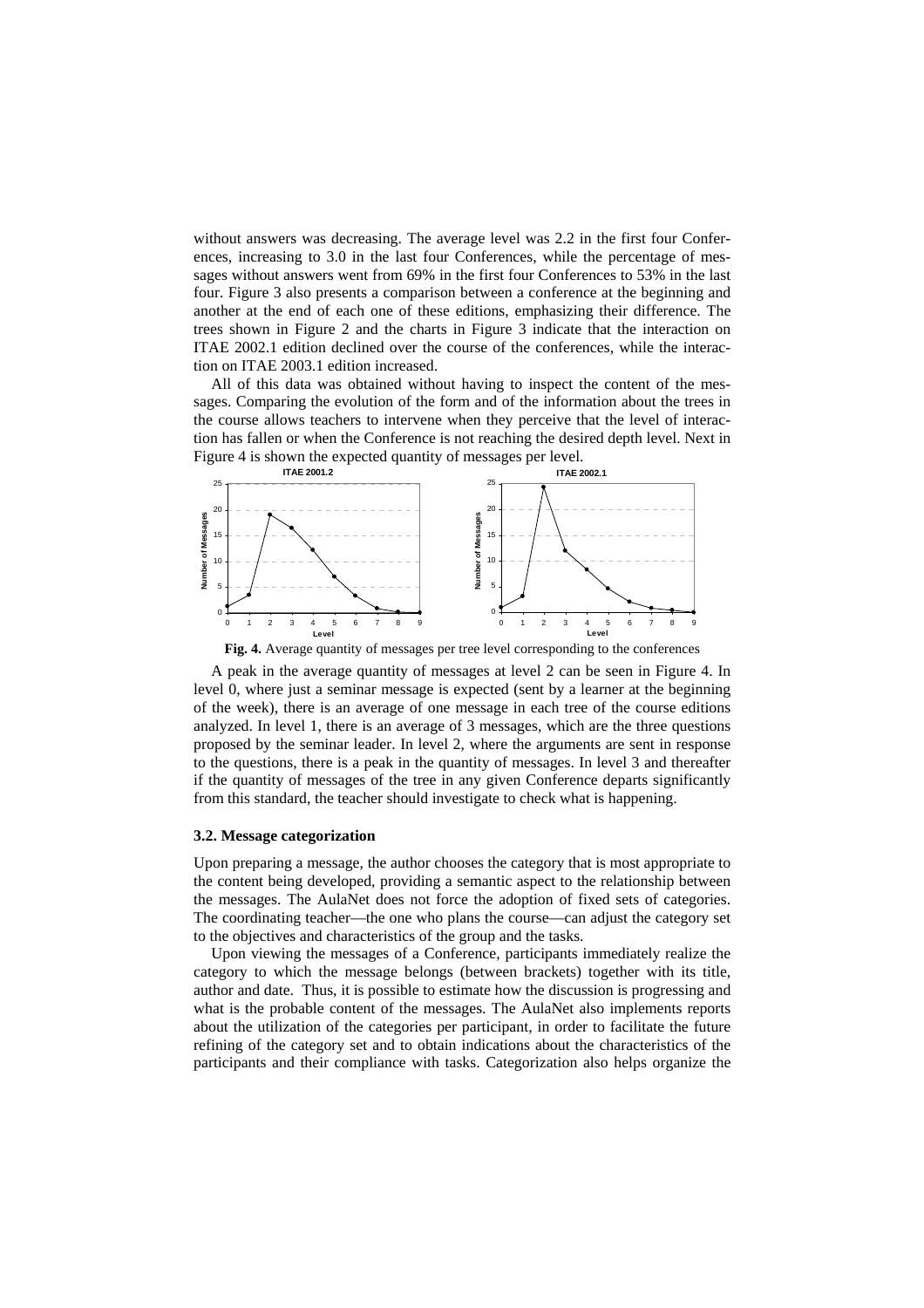discussion in a manner that favors decision making and maintenance of communication memory [2].

The categories adopted in the ITAE Conferences reflect the course dynamics. They are: *Seminar*, for the root message of the discussion, posted by the seminar leader at the beginning of the week; *Question*, to propose discussion topics, also posted by the seminar leader; *Argumentation*, to answer the questions, offering the author's point of view in the message subject line and the arguments for it in the body of the message; *Counter-Argumentation*, to be used when the author states a position that is contrary to an argument; and finally, *Clarification*, to request or clarify doubts about a specific message.



**Fig. 5.** Tree derived from a Conference

Figure 5 presents a portion of dialogue from a Conference with numbered messages and a tree equivalent of this portion. Looking at the categories, it is possible to perceive the semantics of the relationships between these messages. For example, message 4 is a counter-argument to message 3; 5 questions 4; 6 answers to the question posted by 5 through an argument; and so forth.

It is also possible to identify the differences between messages of different categories. For example, in this article, level three categories were analyzed taking into account their grades and quantity of characters.

As previously explained, the *Seminar* category is used in the first message of the Conference (level 0); next, three messages from the *Question* category are associated with level 1; and the answers to the *Argumentation* category appear on level 2. As of level 3, messages from all of the categories can appear, with the exception of the *Seminar* category. Figure 6 presents the percentage of messages of each category on the different tree levels of the ITAE course edition. As expected, one can observe that on level 0 (the tree root), the predominant category is *Seminar*, on level 1 it is *Question*, and on level 2 it is *Argumentation*. The *Counter-Argumentation* category begins to appear on level 3; the use of the *Clarification* category begins to appear as of level 1 (it is possible to clarify a seminar or a question). Those messages whose relationship between the category and the level differ from what has been described, normally, derive from choosing the wrong category.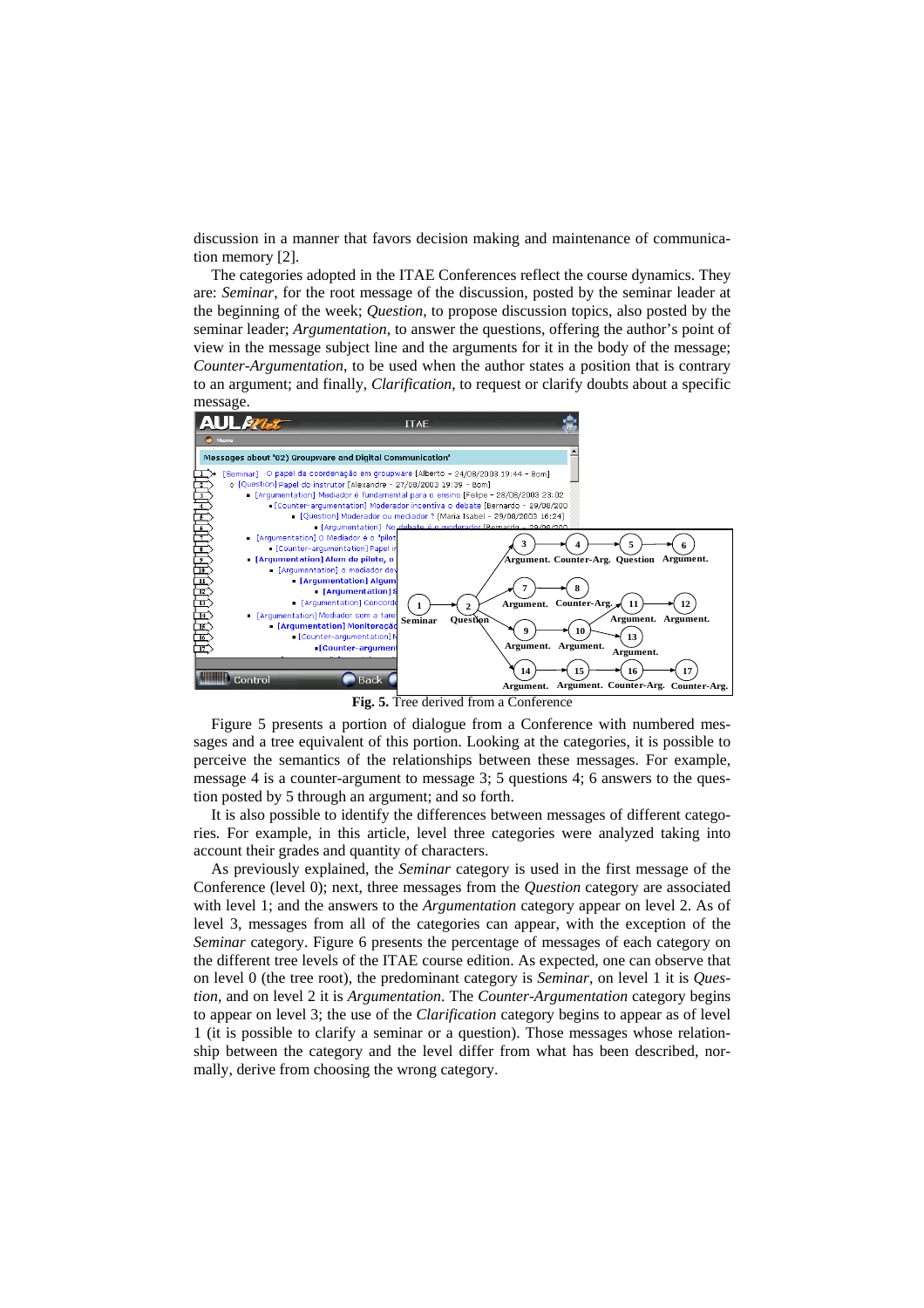|               | Level 0 | <b>Level 1</b> | Level 2 | Level 3 | Level 4 | Level 5 | Level 6 | <b>Level 7</b> |
|---------------|---------|----------------|---------|---------|---------|---------|---------|----------------|
| Seminar       | 94%     | $ 0\% $        | 0%      | 0%      | 0%      | 0%      | 0%      | 0%             |
| Question      | 0%      | 97%            | 1.3%    | 7,3%    | 7,4%    | 15.8%   | 15.8%   | 0%             |
| Argumentation | 3%      | 0%             | 98%     | 51.5%   | 40.3%   | 35%     | 34.6%   | 36.8%          |
| Counter-Arg.  | 3%      | 2%             | 0.2%    | 35.5%   | 39.4%   | 41.7%   | 34.6%   | 26.3%          |
| Clarification | 0%      | 1%             | 0,8%    | 3,7%    | 13%     | 17.5%   | 25%     | 36.8%          |



Message size also has a different expected value for each one of the categories, given that each category has its own objectives and semantic. Figure 7 presents the average values of characters for its category and average deviations. In this figure one can see that the *Seminar* category is the one having the largest messages, followed by *Argumentation* and *Counter-Argumentation*. The shortest messages are those in the *Question* and *Clarification* categories.



At some point, during the course, one of the ITAE learners said: "When we counter-argue we can be more succinct, since the subject matter already is known to all." This statement is in keeping with the chart in Figure 7. If the subject is known to all (it was presented during the previous messages) the author can go directly to the point that interests him or her. Somehow, this also can be noted in the chart in Figure 8, which presents a decline in the average quantity of the characters per level in the *Argumentation* (correlation = -80%) and *Counter-Argumentation* (correlation = - 93%) categories.



Knowing in advanced the quantity of characters expected for a given message (based on its category and the level) helps the teacher evaluate the message and orient the learners, giving them an idea about how much they should write in their messages. Figure 9 shows a chart about the quantity of characters versus the average grade of the messages in the *Seminar*, *Argumentation* and *Counter-Argumentation*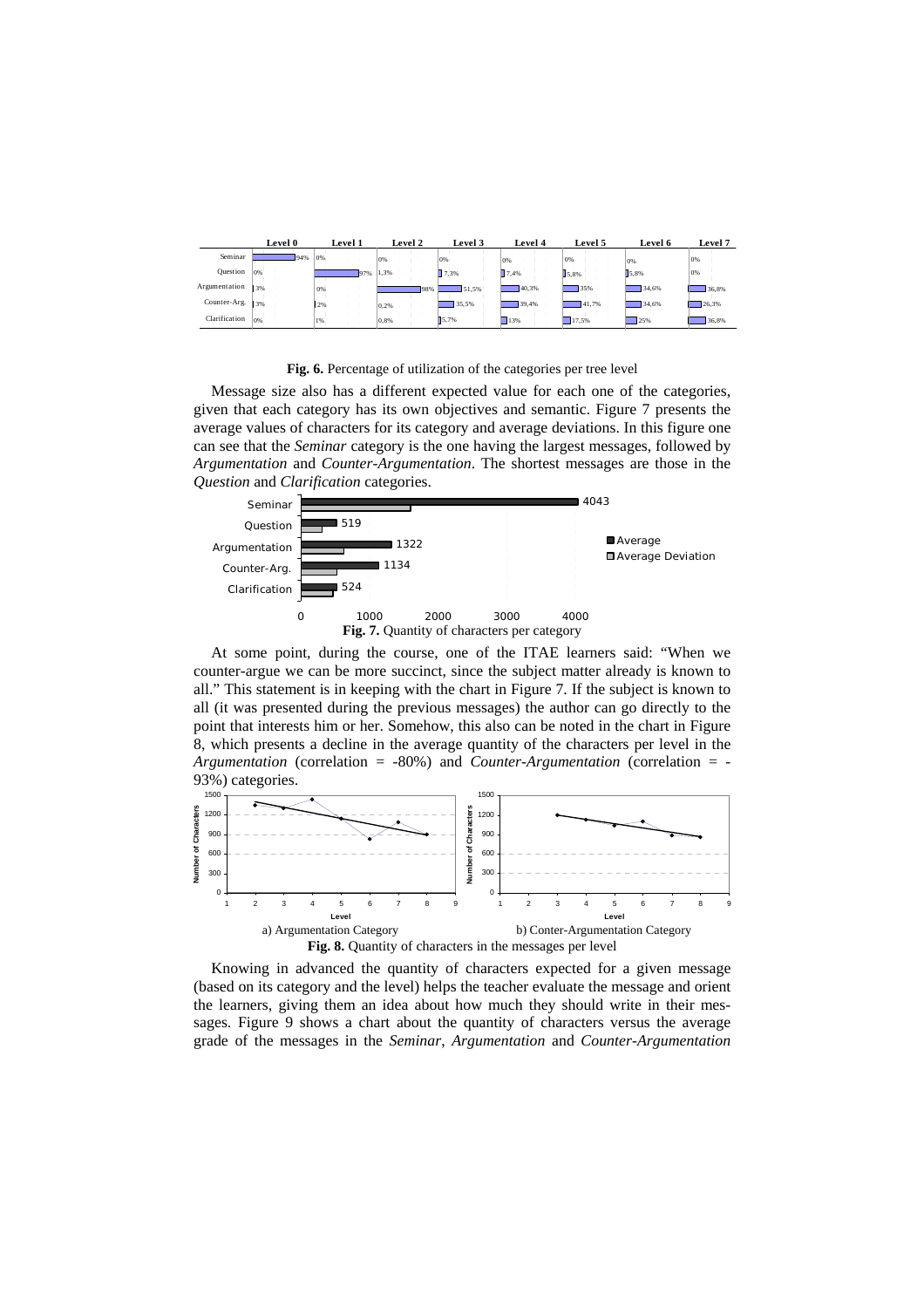categories. It can be the seen that messages with a quantity of characters much lower than the average normally receive a lower than average grade.



**Fig. 9.** Quantity of characters versus grade per category

The category also helps to identify the direction that the discussion is taking. For example, in a tree or a branch only containing argumentation messages, there is probably no idea confrontation taking place. It is expected that the clashing of ideas helps to involve more participants into the discussion, thus, bringing up confronting points of view. Similarly, excessive counter-argumentation should attract mediator's attention. The group might be getting too involved into a controversy or, even worst, there may be interpersonal conflicts taking place.

#### **3.3. Message Timestamp**

On the ITAE course, the Conference takes place over 50 hours: from 12 noon Monday to 2 p.m. Wednesday. Over the course of these hours, learners post messages answering questions and arguments and counter-arguments to previous messages.

Figure 10 presents the frequency of the messages sent during the Conferences of the ITAE 2003.2 edition. On this edition, it can be seen that almost half of the message total was sent during the last five hours of the Conference. This phenomenon of students waiting until the last moment possible to carry out their tasks is well known and has been dubbed "Student Syndrome" [4].



**Fig. 10.** Frequency of messages over the course of the conferences of the ITAE 2003.2 edition

The last-minute behavior observed in Figure 10 reminds the teacher to encourage earlier sending in of contributions. The act of sending contributions near to the deadline disturbs an in-depth discussion, given that last-minute messages will neither be graded during the discussion nor be answered. This might be the reason for an excessive amount of leaves on the trees in some conferences.